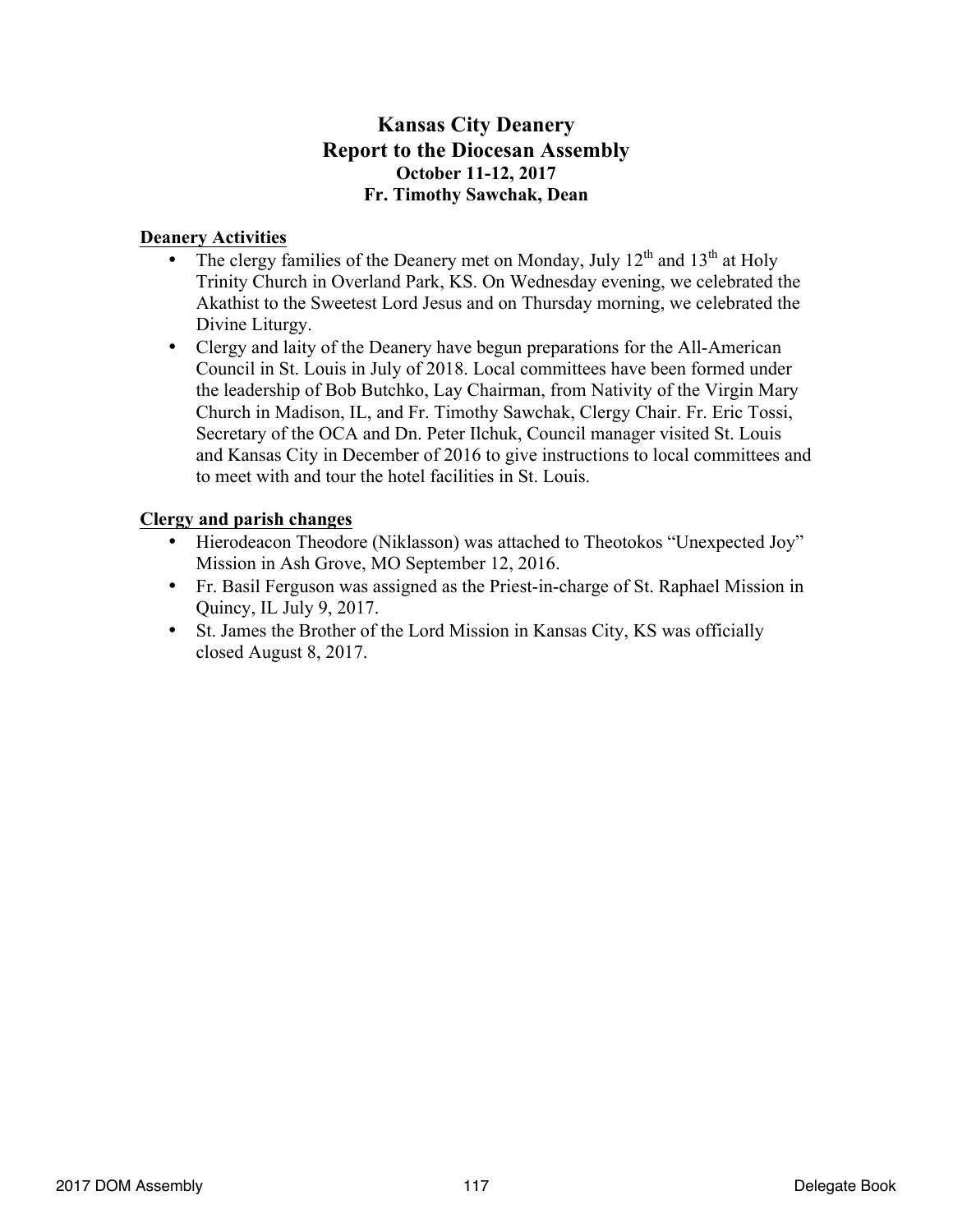## DOM PARISH ANNUAL REPORT

## As of September 1, 2017

email completed form to chancery@domoca.org by September 15

| <b>Parish Name and Address</b>                             | Photo |
|------------------------------------------------------------|-------|
|                                                            |       |
| Theotokos "Unexpected Joy" Orthodox Christian Mission      |       |
| 810 West Woodbine                                          |       |
| Ash Grove, MO 65604                                        |       |
|                                                            |       |
|                                                            |       |
| Clergy                                                     |       |
|                                                            |       |
| V. Rev. Moses Berry, priest-in-charge                      |       |
| <b>Hierodeacon Theodore Niklasson</b>                      |       |
|                                                            |       |
|                                                            |       |
|                                                            |       |
| <b>Committees/Societies</b>                                |       |
| <b>Building Committee</b>                                  |       |
| <b>Sunday School Committee</b>                             |       |
| <b>Charity Committee</b>                                   |       |
| St. Joseph of Arimathea Burial Society                     |       |
|                                                            |       |
|                                                            |       |
|                                                            |       |
|                                                            |       |
|                                                            |       |
|                                                            |       |
| Since September 2016                                       |       |
| <b>Highlights of Top Three Activities</b>                  |       |
|                                                            |       |
| Visit from Bishop PAUL                                     |       |
| Completion of addition to the church hall                  |       |
| Installation of new iconography on iconostasis             |       |
|                                                            |       |
|                                                            |       |
|                                                            |       |
| Outreach and Charitable Activities                         |       |
|                                                            |       |
| Support of seminarian                                      |       |
| Gift card program for charitable giving                    |       |
| Lectures by Fr. Moses to various groups around the country |       |
|                                                            |       |
|                                                            |       |
|                                                            |       |
|                                                            |       |
| Major Challenges Faced                                     |       |
| Development of Sunday school                               |       |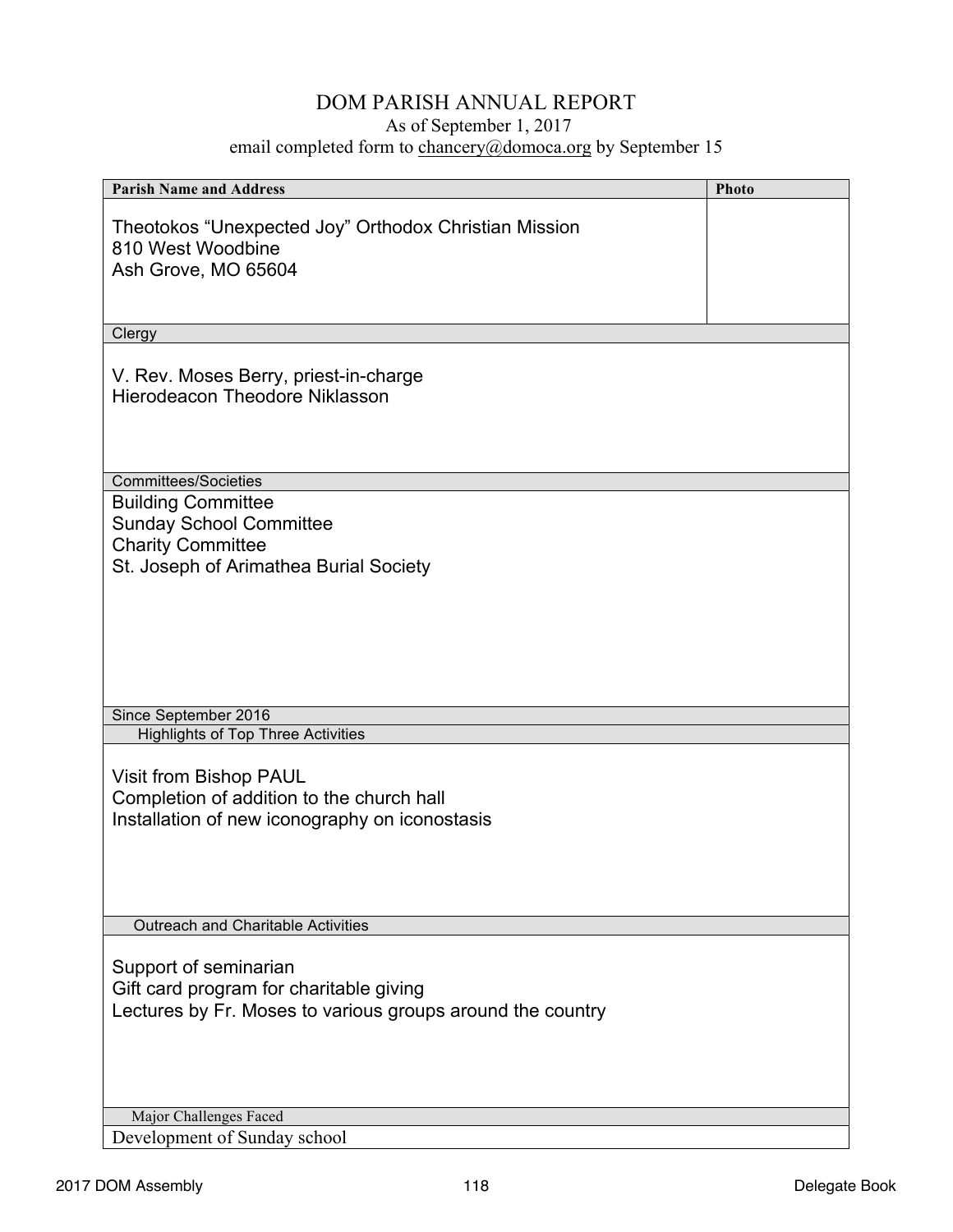#### **Upcoming Special Events/Anniversaries - September 2017 to August 2018**

Completion of iconography on iconostasis Fall church picnic

|                                                             | As of<br>September 1,<br>2015                              | As of<br>September 1,<br>2016                       | As of<br>September 1,<br>2017                              |
|-------------------------------------------------------------|------------------------------------------------------------|-----------------------------------------------------|------------------------------------------------------------|
| <b>Supporting Membership Count</b>                          | 27                                                         | 27                                                  | 34                                                         |
|                                                             | <b>September</b><br><b>2014 thru</b><br><b>August 2015</b> | September<br>2015 thru<br><b>August 2016</b>        | <b>September</b><br><b>2016 thru</b><br><b>August 2017</b> |
| <b>Average Sunday Divine Liturgy</b><br><b>Attendance</b>   | 35                                                         | 35                                                  | 45                                                         |
| <b>Average Sunday Divine Liturgy</b><br><b>Communicants</b> | 30                                                         | 30                                                  | 40                                                         |
| <b>Average Saturday Vigil/Vespers</b><br><b>Attendance</b>  | 5                                                          | 5                                                   | 8                                                          |
| <b>Number of Catechumens</b>                                | $\boldsymbol{0}$                                           | 5                                                   | 3                                                          |
|                                                             | September<br><b>2014 thru</b><br><b>August 2015</b>        | <b>September</b><br>2015 thru<br><b>August 2016</b> | September<br><b>2016 thru</b><br><b>August 2017</b>        |
| <b>Baptisms</b>                                             | 6                                                          | 1                                                   | 5                                                          |
| <b>Funerals</b>                                             | 1                                                          | 1                                                   | 1                                                          |
| <b>Marriages</b>                                            | $\boldsymbol{0}$                                           | $\overline{2}$                                      | $\boldsymbol{0}$                                           |
| <b>Receptions into Orthodoxy</b>                            |                                                            |                                                     |                                                            |
| <b>Church School/Number Enrolled</b>                        | 10                                                         | 12                                                  | 20                                                         |
| <b>Adult Education/Number</b><br>Participating              |                                                            | 3                                                   | 5                                                          |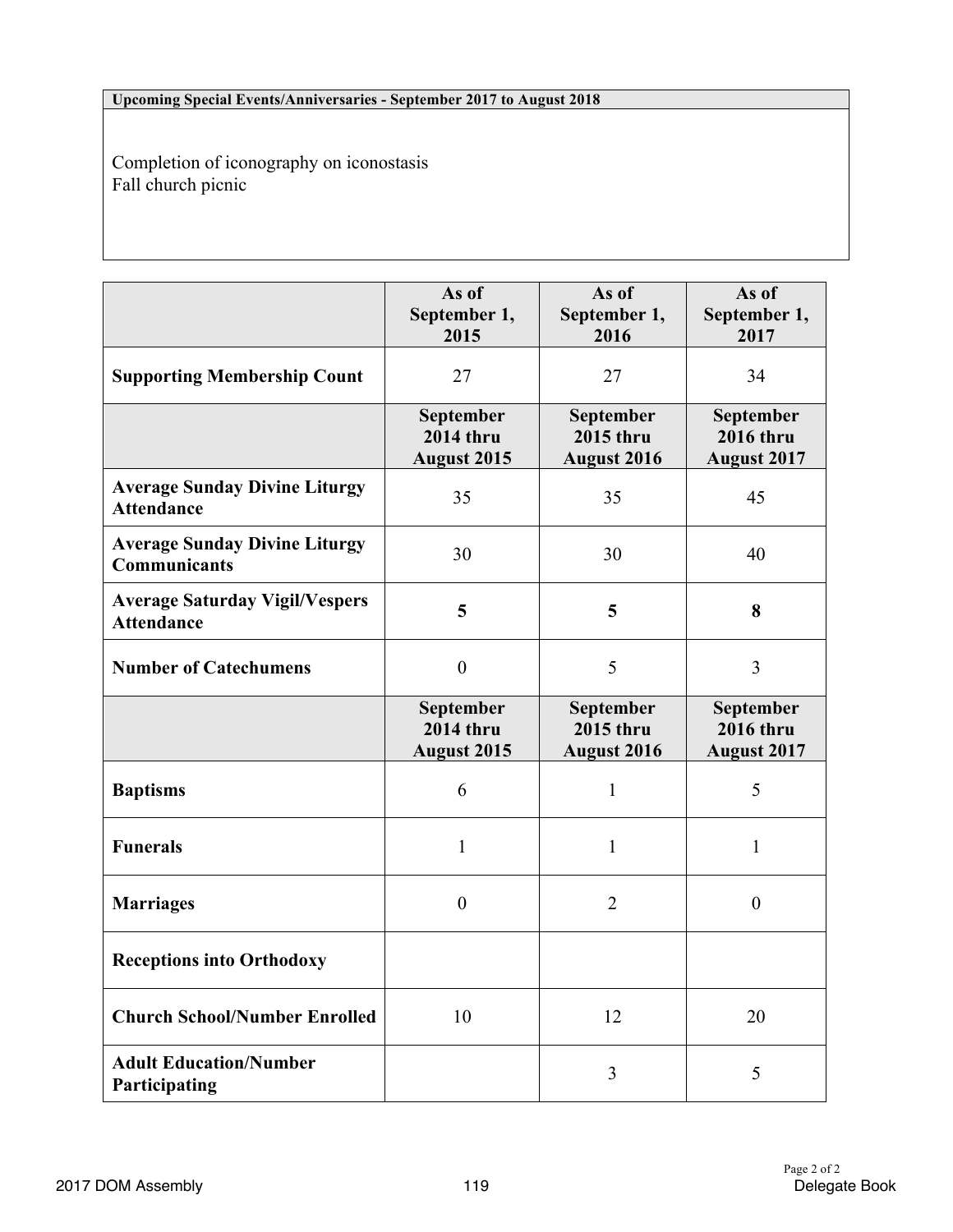**Parish Name and Address** Photo JOY Of ALL Who SORROW Chapal  $64804$ Clergy REV MICHAEL KUZAAA SUD DEACON JAMES MullEns **Committees/Societies**  $IV$ A Since September 2016 **Highlights of Top Three Activities** BEAUTICATION of CHAPEL  $BisboP$  visit Outreach and Charitable Activities LOCAL Support of homelsss Major Challenges Faced CLILDREN'S ENVEATION ChoiR DEUSLOPMENT FINANCES Upcoming Special Events/Anniversaries - September 2017 to August 2018 BRIBHT SATURDAY BAR-B-QUS<br>FEAST DAY CELEBRATION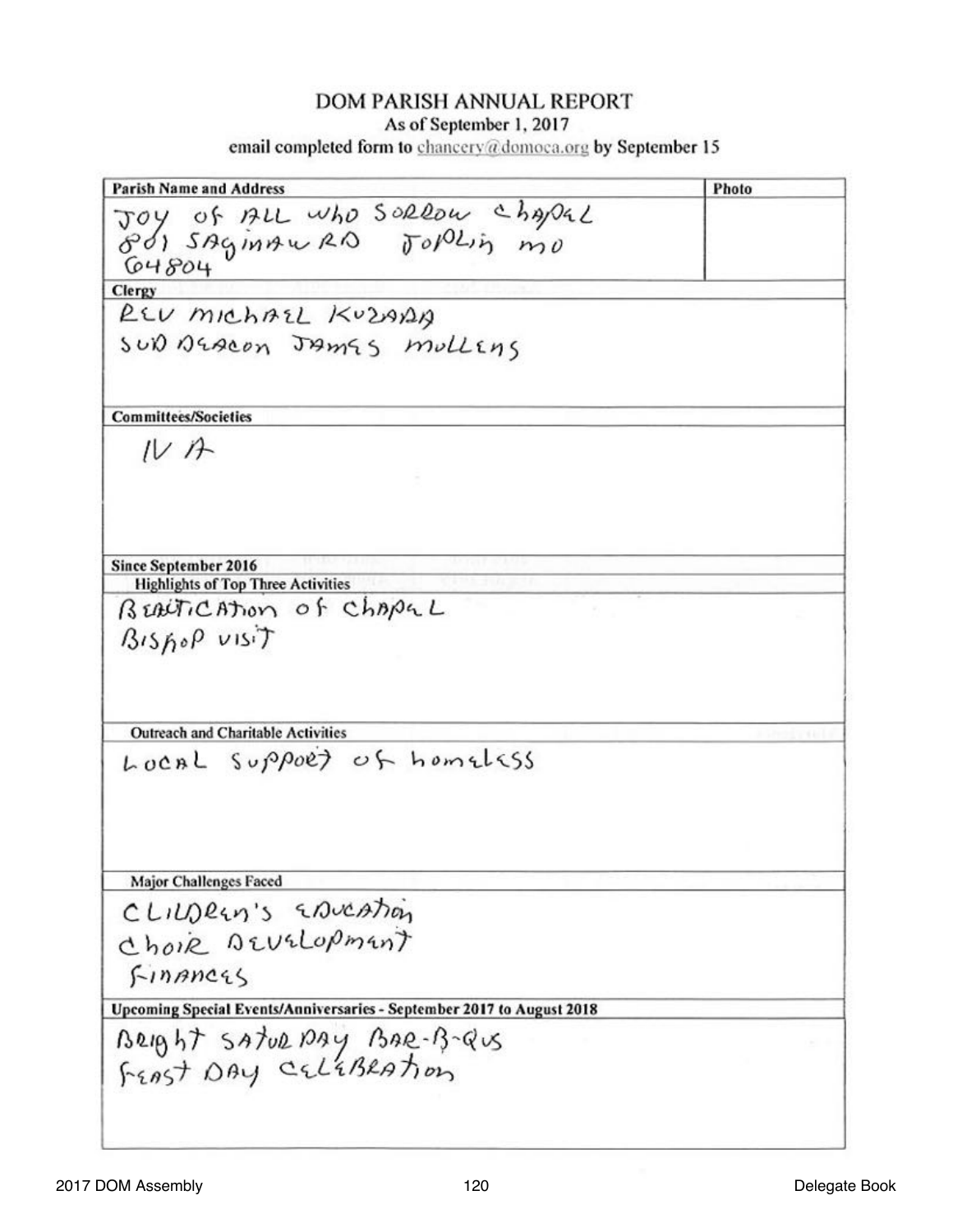|                                                            | As of<br>September 1,<br>2015                | As of<br>September 1,<br>2016                | As of<br>September 1,<br>2017                |
|------------------------------------------------------------|----------------------------------------------|----------------------------------------------|----------------------------------------------|
| <b>Supporting Membership Count</b>                         | 10                                           | 10                                           | 5                                            |
|                                                            | September<br>2014 thru<br>August 2015        | September<br>2015 thru<br>August 2016        | September<br><b>2016 thru</b><br>August 2017 |
| <b>Average Sunday Divine Liturgy</b><br>Attendance         |                                              | 18                                           |                                              |
| <b>Average Sunday Divine Liturgy</b><br>Communicants       | X                                            | $18^{\circ}$                                 | 10                                           |
| <b>Average Saturday Vigil/Vespers</b><br><b>Attendance</b> |                                              | $\iota$                                      | G                                            |
| <b>Number of Catechumens</b>                               |                                              |                                              | Ч                                            |
|                                                            | September<br><b>2014 thru</b><br>August 2015 | September<br><b>2015 thru</b><br>August 2016 | September<br><b>2016 thru</b><br>August 2017 |
| <b>Baptisms</b>                                            |                                              |                                              |                                              |
| <b>Funerals</b>                                            |                                              |                                              |                                              |
| <b>Marriages</b>                                           |                                              |                                              |                                              |
| <b>Receptions into Orthodoxy</b>                           |                                              |                                              |                                              |
| <b>Church School/Number Enrolled</b>                       | NA                                           | $N$ A                                        | $N$ A                                        |
| <b>Adult Education/Number</b><br>Participating             |                                              | Z                                            | 5                                            |

 $\sim$ 

٠

÷.

 $\mathcal{N}^{\left(1\right)}$  ,  $\mathcal{N}^{\left(1\right)}$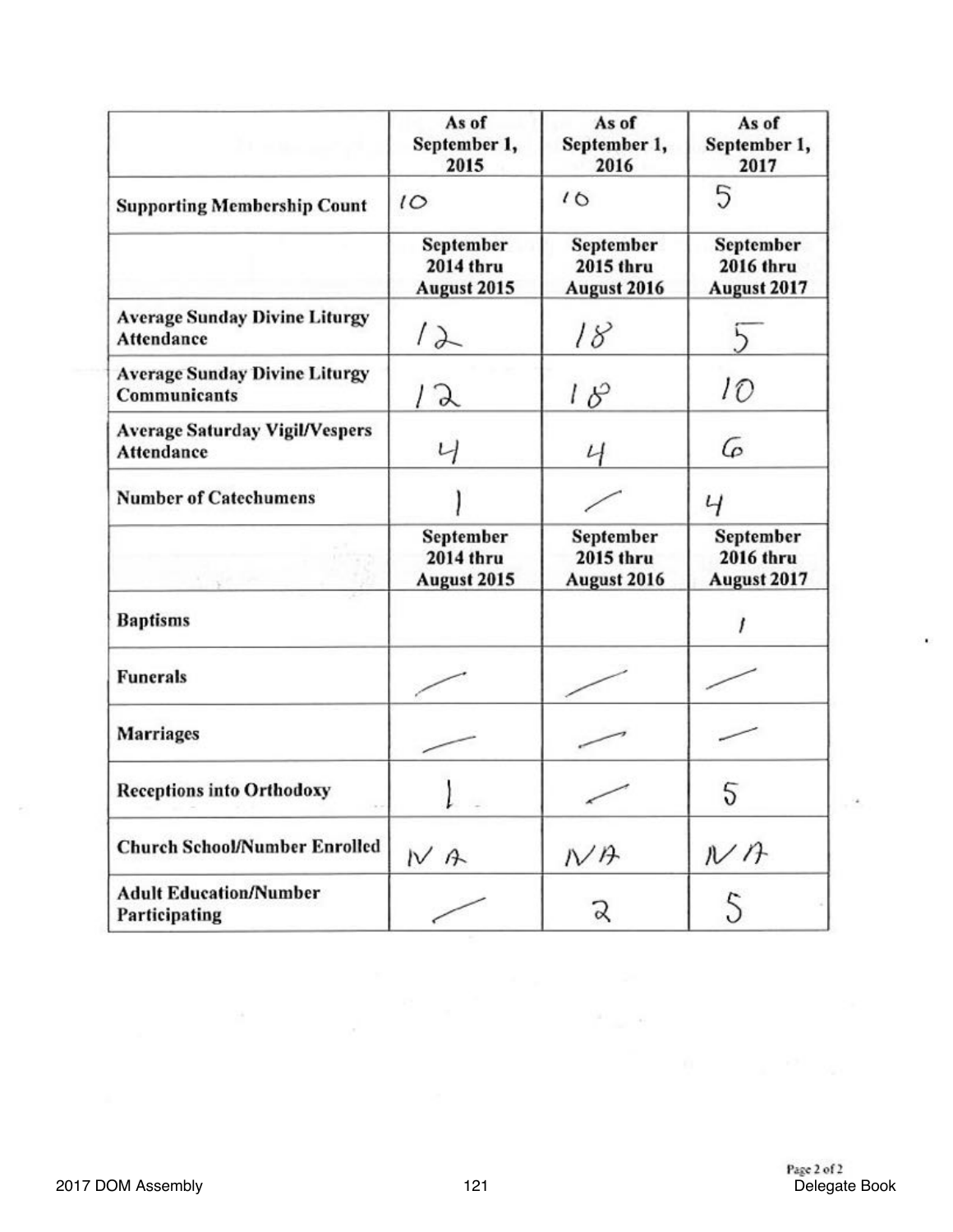# DOM PARISH ANNUAL REPORT

## As of September 1, 2017

email completed form to chancery@domoca.org by September 15

| <b>Parish Name and Address</b>                                                | Photo |
|-------------------------------------------------------------------------------|-------|
|                                                                               |       |
| St. Nicholas Orthodox Christian Church                                        |       |
| 1235 Iowa St.                                                                 |       |
| Lawrence, KS 66044                                                            |       |
|                                                                               |       |
| <b>Clergy</b>                                                                 |       |
|                                                                               |       |
| Fr. Joshua Lollar                                                             |       |
|                                                                               |       |
|                                                                               |       |
|                                                                               |       |
| <b>Committees/Societies</b>                                                   |       |
|                                                                               |       |
| Parish Council                                                                |       |
| <b>Burial Society</b>                                                         |       |
| <b>Adult Education</b>                                                        |       |
|                                                                               |       |
|                                                                               |       |
|                                                                               |       |
| <b>Since September 2016</b><br><b>Highlights of Top Three Activities</b>      |       |
|                                                                               |       |
|                                                                               |       |
| Restarting KU OCF                                                             |       |
| Remodel of iconostasis in church                                              |       |
|                                                                               |       |
|                                                                               |       |
|                                                                               |       |
| Outreach and Charitable Activities                                            |       |
|                                                                               |       |
| Soup Kitchen in Lawrence                                                      |       |
| <b>KU OCF</b>                                                                 |       |
|                                                                               |       |
|                                                                               |       |
|                                                                               |       |
|                                                                               |       |
| Major Challenges Faced                                                        |       |
|                                                                               |       |
|                                                                               |       |
|                                                                               |       |
|                                                                               |       |
|                                                                               |       |
|                                                                               |       |
| Upcoming Special Events/Anniversaries - September 2017 to August 2018         |       |
|                                                                               |       |
| Sept 16 – Annual Blessing of local vineyard where we get our wine for liturgy |       |
| Dec 6 – Parish Feast Day                                                      |       |
|                                                                               |       |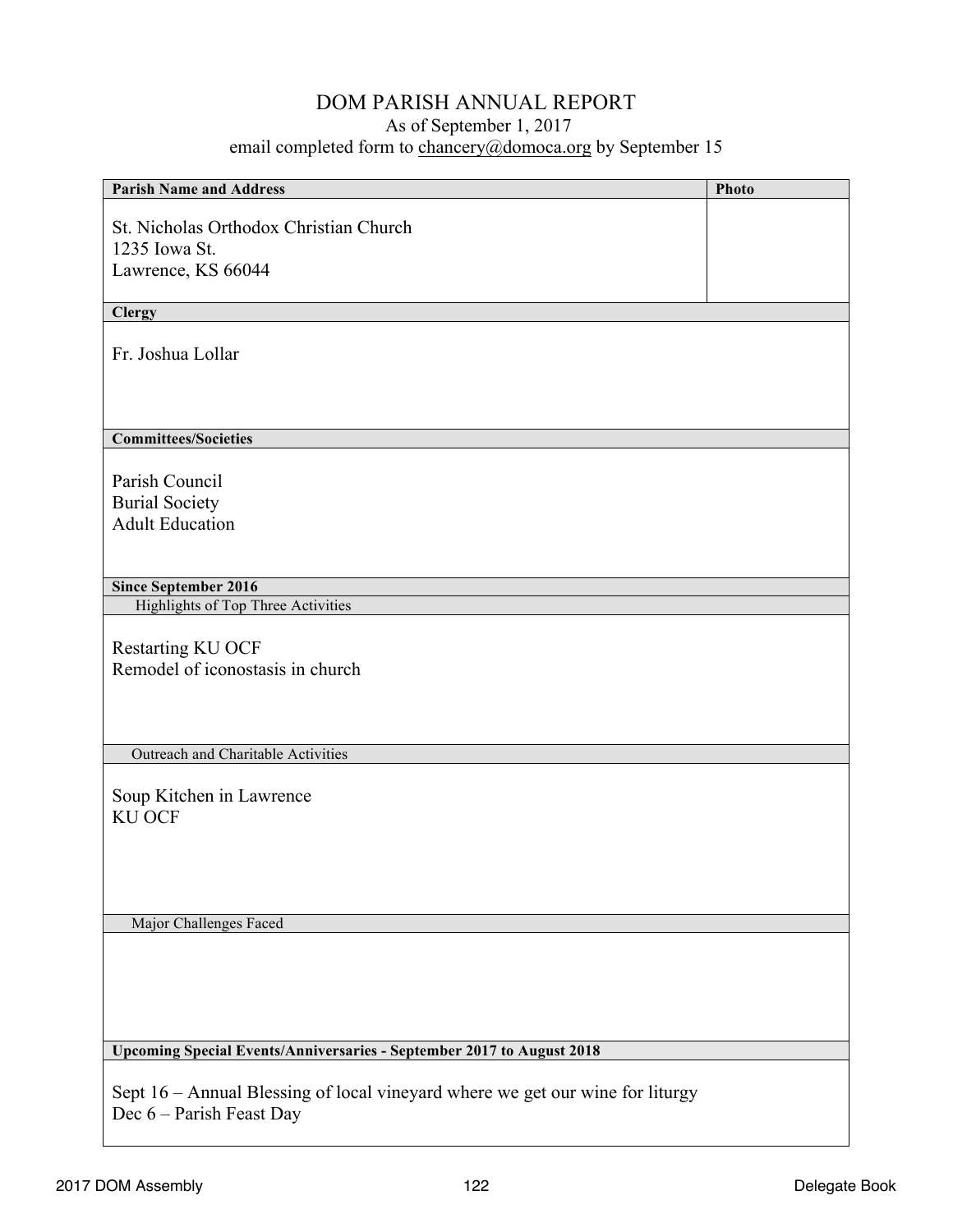|                                                            | As of<br>September 1,                               | As of<br>September 1,                               | As of<br>September 1,                               |
|------------------------------------------------------------|-----------------------------------------------------|-----------------------------------------------------|-----------------------------------------------------|
|                                                            | 2015                                                | 2016                                                | 2017                                                |
| <b>Supporting Membership Count</b>                         | 16 Families                                         | 16 Families                                         | 18 Families                                         |
|                                                            | September<br><b>2014 thru</b><br>August 2015        | September<br><b>2015 thru</b><br><b>August 2016</b> | September<br><b>2016 thru</b><br><b>August 2017</b> |
| <b>Average Sunday Divine Liturgy</b><br><b>Attendance</b>  | 35                                                  | 35                                                  | 35                                                  |
| <b>Average Sunday Divine Liturgy</b><br>Communicants       | 25                                                  | 25                                                  | 25                                                  |
| <b>Average Saturday Vigil/Vespers</b><br><b>Attendance</b> | $\overline{\mathbf{4}}$                             | 8                                                   | 8                                                   |
| <b>Number of Catechumens</b>                               | $\overline{4}$                                      | $\mathbf{1}$                                        | $\mathbf{1}$                                        |
|                                                            | September<br><b>2014 thru</b><br><b>August 2015</b> | September<br>2015 thru<br><b>August 2016</b>        | September<br><b>2016 thru</b><br><b>August 2017</b> |
| <b>Baptisms</b>                                            | $\mathbf{1}$                                        | 3                                                   | $\overline{2}$                                      |
| <b>Funerals</b>                                            | $\theta$                                            | $\boldsymbol{0}$                                    | $\boldsymbol{0}$                                    |
| <b>Marriages</b>                                           | $\boldsymbol{0}$                                    | $\boldsymbol{0}$                                    | $\overline{2}$                                      |
| <b>Receptions into Orthodoxy</b>                           | $\overline{2}$                                      | $\mathbf{1}$                                        | $\mathbf{1}$                                        |
| <b>Church School/Number Enrolled</b>                       |                                                     |                                                     |                                                     |
| <b>Adult Education/Number</b><br>Participating             | $6 - 8$                                             | 6                                                   | $6 - 7$                                             |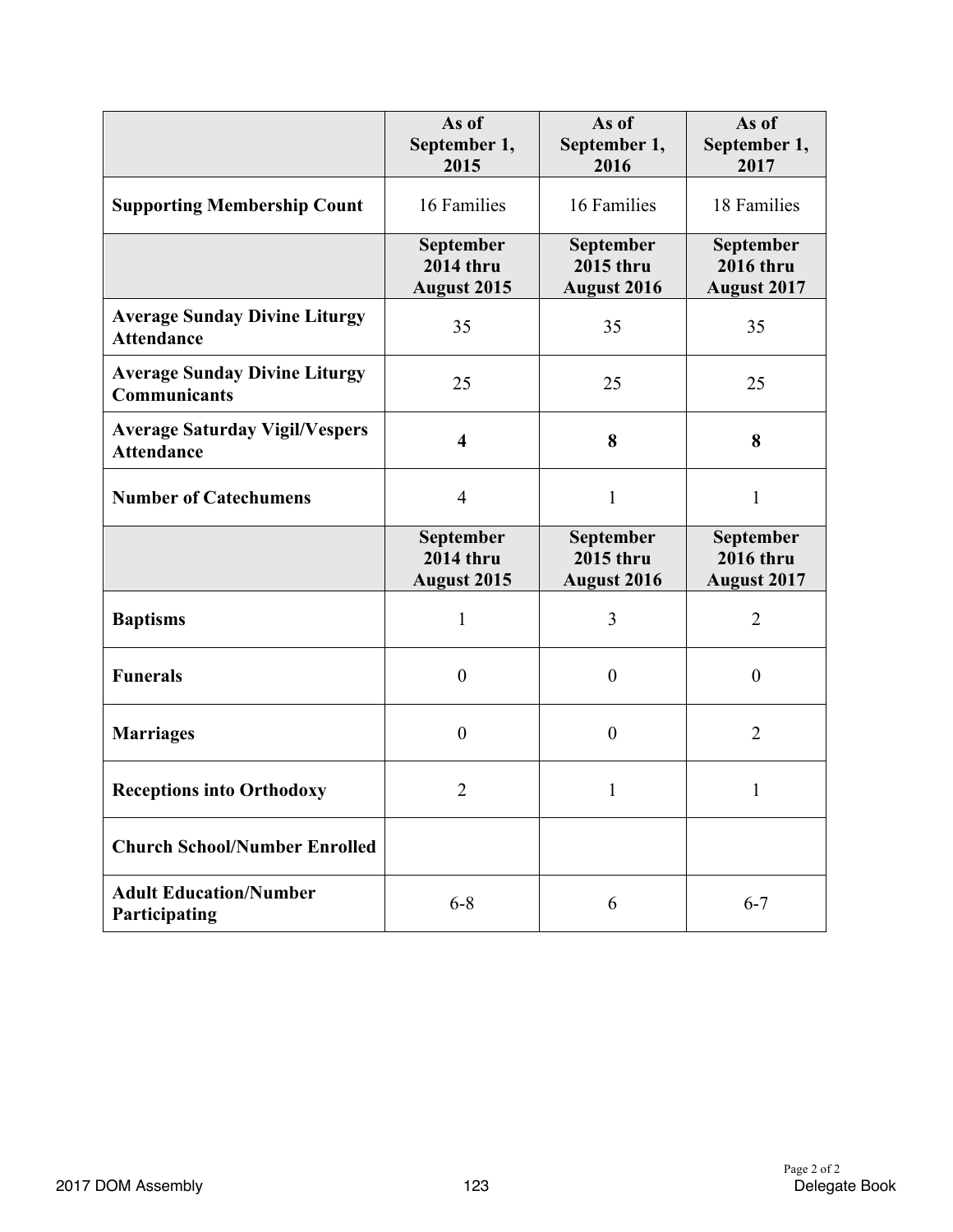| <b>Parish Name and Address</b>                                                                    | <b>Photo</b> |
|---------------------------------------------------------------------------------------------------|--------------|
| <b>St.John of Kronstadt Church</b>                                                                |              |
| <b>Clergy</b>                                                                                     |              |
| Archpriest James Dank Proto Deacon                                                                |              |
| Edwin Aasen (retired)                                                                             |              |
| <b>Committees/Societies</b>                                                                       |              |
| Fr. Arseny Society Out reach committee St.                                                        |              |
| Mary and Martha Women's Society                                                                   |              |
| <b>Since September 2016</b>                                                                       |              |
| Highlights of Top Three Activities                                                                |              |
| Russian Dinner Fundraiser projects for                                                            |              |
| Chaplynka Hospital (Children's Ward) in                                                           |              |
| Ukraine Several times a year collecting                                                           |              |
| clothing and needed supplies. Fundraisers                                                         |              |
| for local women's shelters in Lincoln Ne.                                                         |              |
| Friendship Home, a Home for Women and                                                             |              |
| Children. We also collected Kitchen and                                                           |              |
| home supplies for St. Giana's Home for                                                            |              |
| Women and Children Served meals at and                                                            |              |
| collect supplies for Matt Talbot Kitchen                                                          |              |
| (local food kitchen)<br>Had booth at The Big                                                      |              |
| Red Welcome at University of Nebraska                                                             |              |
| Outreach and Charitable Activities<br>Same as                                                     |              |
| Above                                                                                             |              |
|                                                                                                   |              |
| Major Challenges Faced                                                                            |              |
|                                                                                                   |              |
| <b>Upcoming</b><br><b>Special</b><br><b>Events/Anniversaries</b><br>September 2017 to August 2018 |              |
| Feast of St. John of Kronstadt/ Russian                                                           |              |
| Dinner Christmas Pageant 2017/ Christmas                                                          |              |
| Concert Lenten<br>(details)<br>Retreat<br>to<br>be                                                |              |
| worked out                                                                                        |              |
|                                                                                                   |              |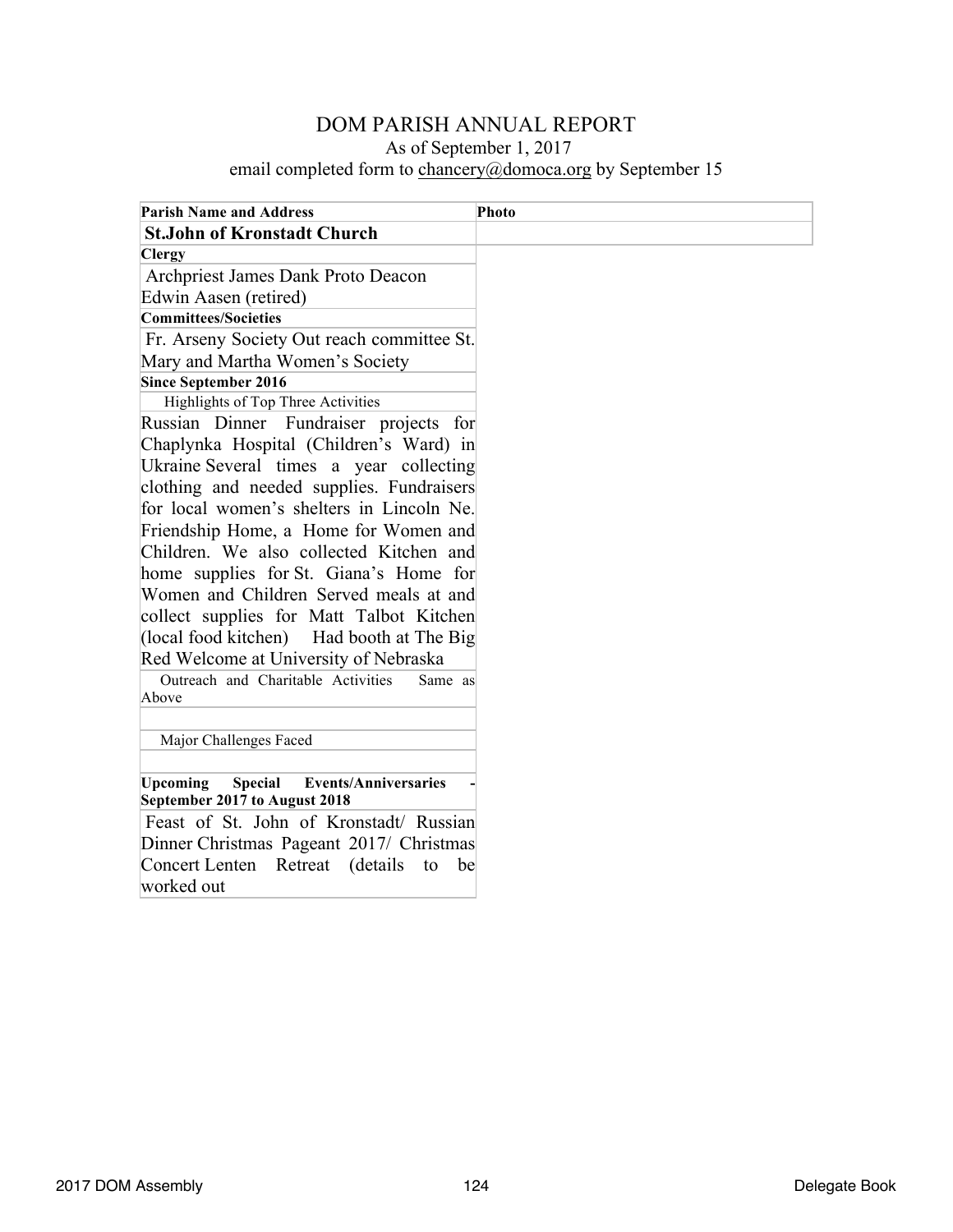|                                                                      | As of September<br>1,2015          | As of September<br>1,2016          | As of September<br>1,2017          |
|----------------------------------------------------------------------|------------------------------------|------------------------------------|------------------------------------|
| <b>Supporting</b><br><b>Membership Count</b>                         | 43                                 | 45                                 | 45                                 |
|                                                                      | September 2014<br>thru August 2015 | September 2015<br>thru August 2016 | September 2016<br>thru August 2017 |
| <b>Average Sunday</b><br><b>Divine Liturgy</b><br><b>Attendance</b>  | 65                                 | 65                                 | 70                                 |
| <b>Average Sunday</b><br><b>Divine Liturgy</b><br>Communicants       | 60                                 | 60                                 | 65                                 |
| <b>Average Saturday</b><br><b>Vigil/Vespers</b><br><b>Attendance</b> | 20                                 | 15                                 | 15                                 |
| Number of<br><b>Catechumens</b>                                      | 3                                  | $\mathbf{1}$                       | $\overline{4}$                     |
|                                                                      | September 2014<br>thru August 2015 | September 2015<br>thru August 2016 | September 2016<br>thru August 2017 |
| <b>Baptisms</b>                                                      | 3                                  | $\overline{2}$                     | 2                                  |
| <b>Funerals</b>                                                      | $\mathbf{1}$                       | $\overline{2}$                     | $\overline{0}$                     |
| <b>Marriages</b>                                                     | $\mathbf{1}$                       | $\mathbf{1}$                       | $\theta$                           |
| <b>Receptions into</b><br>Orthodoxy                                  | $\boldsymbol{0}$                   | 5                                  | $\overline{0}$                     |
| <b>Church</b><br>School/Number<br><b>Enrolled</b>                    | 13                                 | 14                                 | 16                                 |
| Adult<br><b>Education/Number</b><br>Participating                    | 20                                 | 20                                 | 22                                 |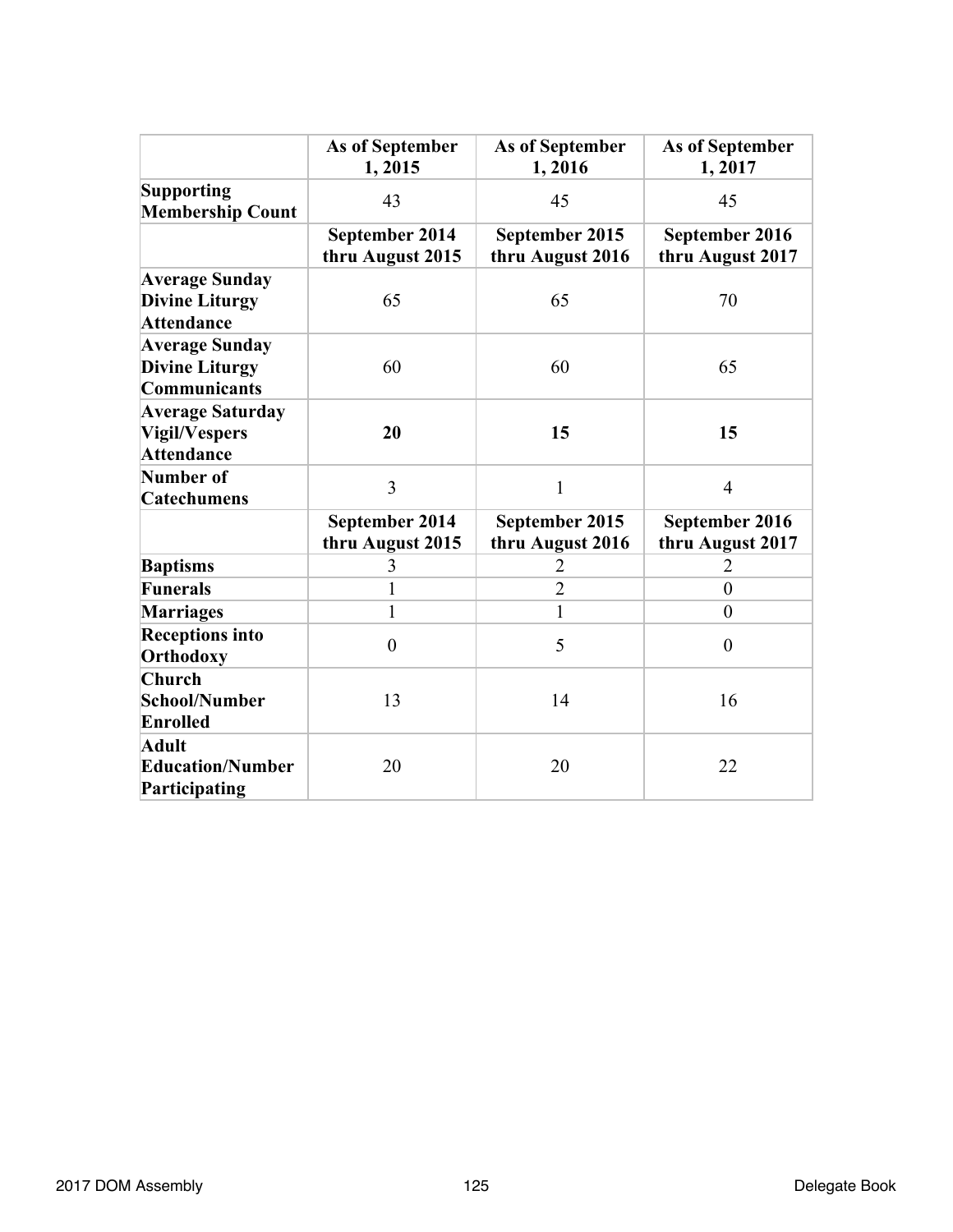## DOM PARISH ANNUAL REPORT As of September 1, 2017

email completed form to chancery@domoca.org by September 15

| <b>Parish Name and Address</b>                                                                                                                                                                                                       | Photo |
|--------------------------------------------------------------------------------------------------------------------------------------------------------------------------------------------------------------------------------------|-------|
| Nativity of the Virgin Mary Orthodox Church; 416 Ewing Avenue,<br>Madison, IL 62060                                                                                                                                                  |       |
| <b>Clergy</b>                                                                                                                                                                                                                        |       |
| Rev. Nicholas Finley<br>V. Rev. John Pawelchak (Retired Attached)                                                                                                                                                                    |       |
| <b>Committees/Societies</b>                                                                                                                                                                                                          |       |
| Society of Myrrhbearing Women<br>O' Club (FOCA)                                                                                                                                                                                      |       |
| <b>Since September 2016</b>                                                                                                                                                                                                          |       |
| <b>Highlights of Top Three Activities</b>                                                                                                                                                                                            |       |
| Hierarchical visit of His Grace Bishop PAUL in March<br>$1st$ Book Study Group in Fall of 2016 – we read "Everywhere Present" by Fr. Stephen Freeman<br>Assisted with Angel Tree gifts for children that have parent(s) incarcerated |       |
| Outreach and Charitable Activities                                                                                                                                                                                                   |       |
|                                                                                                                                                                                                                                      |       |
| Major Challenges Faced                                                                                                                                                                                                               |       |
|                                                                                                                                                                                                                                      |       |
| Upcoming Special Events/Anniversaries - September 2017 to August 2018                                                                                                                                                                |       |
| $19th$ AAC will be in St. Louis which is very close to our parish location                                                                                                                                                           |       |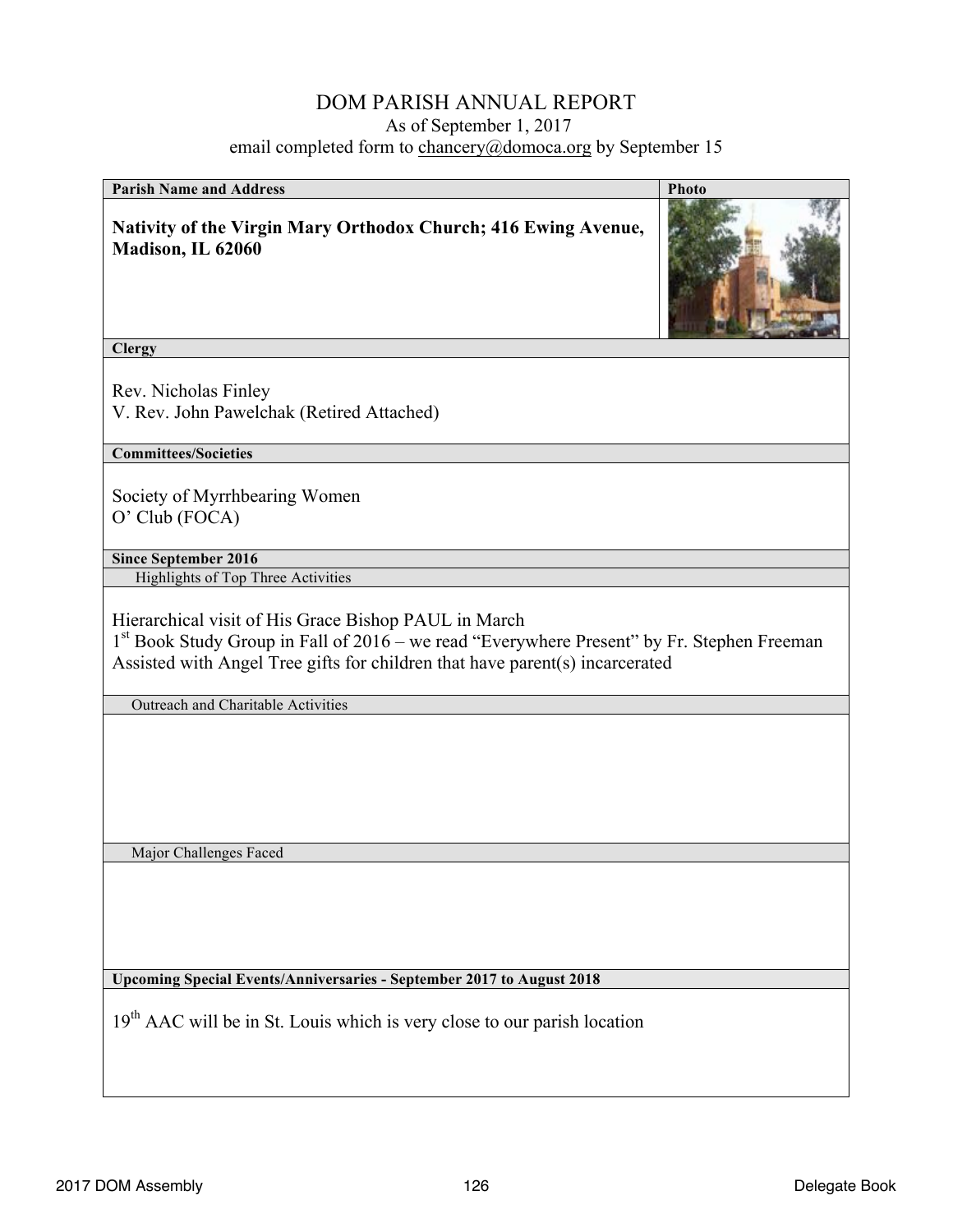|                                                             | As of<br>September 1,<br>2015                       | As of<br>September 1,<br>2016                       | As of<br>September 1,<br>2017                       |
|-------------------------------------------------------------|-----------------------------------------------------|-----------------------------------------------------|-----------------------------------------------------|
| <b>Supporting Membership Count</b>                          | 63                                                  | 63                                                  | 58                                                  |
|                                                             | September<br><b>2014 thru</b><br><b>August 2015</b> | September<br><b>2015 thru</b><br><b>August 2016</b> | September<br><b>2016 thru</b><br><b>August 2017</b> |
| <b>Average Sunday Divine Liturgy</b><br><b>Attendance</b>   | 62                                                  | 55                                                  | 53                                                  |
| <b>Average Sunday Divine Liturgy</b><br><b>Communicants</b> | 55                                                  | 60                                                  | 52                                                  |
| <b>Average Saturday Vigil/Vespers</b><br><b>Attendance</b>  | 12                                                  | 12                                                  | 12                                                  |
| <b>Number of Catechumens</b>                                | $\boldsymbol{0}$                                    | $\mathbf{1}$                                        | $\mathbf{1}$                                        |
|                                                             | September<br><b>2014 thru</b><br><b>August 2015</b> | September<br><b>2015 thru</b><br><b>August 2016</b> | September<br><b>2016 thru</b><br><b>August 2017</b> |
| <b>Baptisms</b>                                             | $\mathbf{1}$                                        | $\mathbf{1}$                                        | $\overline{2}$                                      |
| <b>Funerals</b>                                             | $\overline{2}$                                      | $\overline{2}$                                      | $\mathbf{1}$                                        |
| <b>Marriages</b>                                            | $\boldsymbol{0}$                                    | 1                                                   | $\boldsymbol{0}$                                    |
| <b>Receptions into Orthodoxy</b>                            | $\overline{0}$                                      | $\boldsymbol{0}$                                    | $\boldsymbol{0}$                                    |
| <b>Church School/Number Enrolled</b>                        | 20                                                  | 9                                                   | 20                                                  |
| <b>Adult Education/Number</b><br>Participating              | N/A                                                 | 16                                                  | 16                                                  |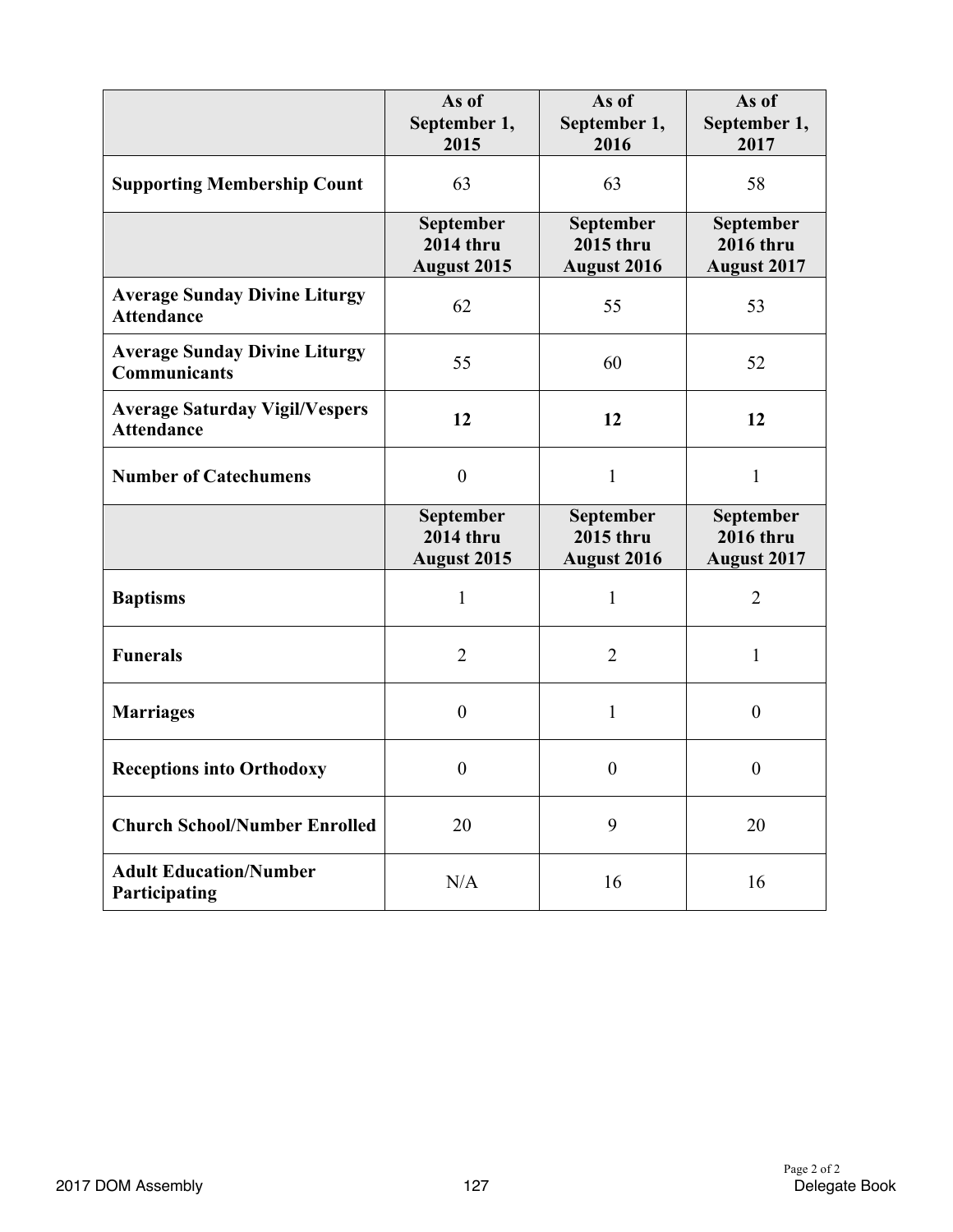| <b>Parish Name and Address</b>                                                                                                                                                                                                                                                                                                                                                                                                                                                                                                                                                                                        | Photo |
|-----------------------------------------------------------------------------------------------------------------------------------------------------------------------------------------------------------------------------------------------------------------------------------------------------------------------------------------------------------------------------------------------------------------------------------------------------------------------------------------------------------------------------------------------------------------------------------------------------------------------|-------|
| <b>Holy Trinity Church</b>                                                                                                                                                                                                                                                                                                                                                                                                                                                                                                                                                                                            |       |
| 11901 Pflumm Rd.                                                                                                                                                                                                                                                                                                                                                                                                                                                                                                                                                                                                      |       |
| Overland Park, KS 66213                                                                                                                                                                                                                                                                                                                                                                                                                                                                                                                                                                                               |       |
| <b>Clergy</b>                                                                                                                                                                                                                                                                                                                                                                                                                                                                                                                                                                                                         |       |
| Fr. Timothy Sawchak, Rector                                                                                                                                                                                                                                                                                                                                                                                                                                                                                                                                                                                           |       |
| Fr. Christopher Rowe, Associate Priest                                                                                                                                                                                                                                                                                                                                                                                                                                                                                                                                                                                |       |
| Fr. Michael Medis, Attached                                                                                                                                                                                                                                                                                                                                                                                                                                                                                                                                                                                           |       |
| Fr. Thomas George, Attached                                                                                                                                                                                                                                                                                                                                                                                                                                                                                                                                                                                           |       |
| <b>Committees/Societies</b>                                                                                                                                                                                                                                                                                                                                                                                                                                                                                                                                                                                           |       |
| Arts & Environment (oversees all beautification projects), Finance, Outreach, Eastern Orthodox Youth<br>Camp (EOYC), IOCC, Bookstore, Library, Maintenance, Grounds, Church School, Youth Group,<br>Greeters, Parish Celebrations, funeral support, Project Mexico, Breakfast with the Saints (Womens<br>Group), Stewardship, Altar Servers, Friday Night Reconciliation Services Meal                                                                                                                                                                                                                                |       |
| <b>Since September 2016</b>                                                                                                                                                                                                                                                                                                                                                                                                                                                                                                                                                                                           |       |
| Highlights of Top Three Activities                                                                                                                                                                                                                                                                                                                                                                                                                                                                                                                                                                                    |       |
| 12 new icons were installed in December of 2016 (St. John Kochurov, St. Alexis Toth,<br>$\bullet$<br>St. Herman of Alaska, St. Peter the Aleut, Transfiguration, Pentecost, the Raising of<br>Lazarus, the Myrrhbearing Women at the Tomb, Ss. Constantine & Helen, Ss. Cyril &<br>Methdodius, St. Mary of Egypt/St. Zosimas, and St. Maria of Paris/St. Elizabeth the<br>Grand Duchess.<br>The parish, in conjunction with its 100 <sup>th</sup> Anniversary year, had a public lecture about the<br>history of the parish on February 11 <sup>th</sup> .<br>A group of 18 participated in Project Mexico June 7-13. |       |
| Outreach and Charitable Activities                                                                                                                                                                                                                                                                                                                                                                                                                                                                                                                                                                                    |       |
| • We participate at Reconciliation Services in Kansas City, MO once a month, providing meals for the<br>needy.                                                                                                                                                                                                                                                                                                                                                                                                                                                                                                        |       |
| • Collections are taken throughout the year to help those affected by tragedies or other difficult<br>situations.                                                                                                                                                                                                                                                                                                                                                                                                                                                                                                     |       |
| • We also support the many Orthodox Mission organizations like IOCC, Project Mexico, and OCMC.<br>• IOCC is supported by Souper Bowl Sunday in February, all children receive OCMC coin boxes at<br>Great Lent.<br>• 200 School Kits for IOCC in August.                                                                                                                                                                                                                                                                                                                                                              |       |
| Major Challenges Faced                                                                                                                                                                                                                                                                                                                                                                                                                                                                                                                                                                                                |       |
| • Lack of meeting space and classroom space as the number of children in our church school program<br>continues to grow.<br>Maintenance issues in and around the church building.<br>Decline in stewardship.<br>٠                                                                                                                                                                                                                                                                                                                                                                                                     |       |
|                                                                                                                                                                                                                                                                                                                                                                                                                                                                                                                                                                                                                       |       |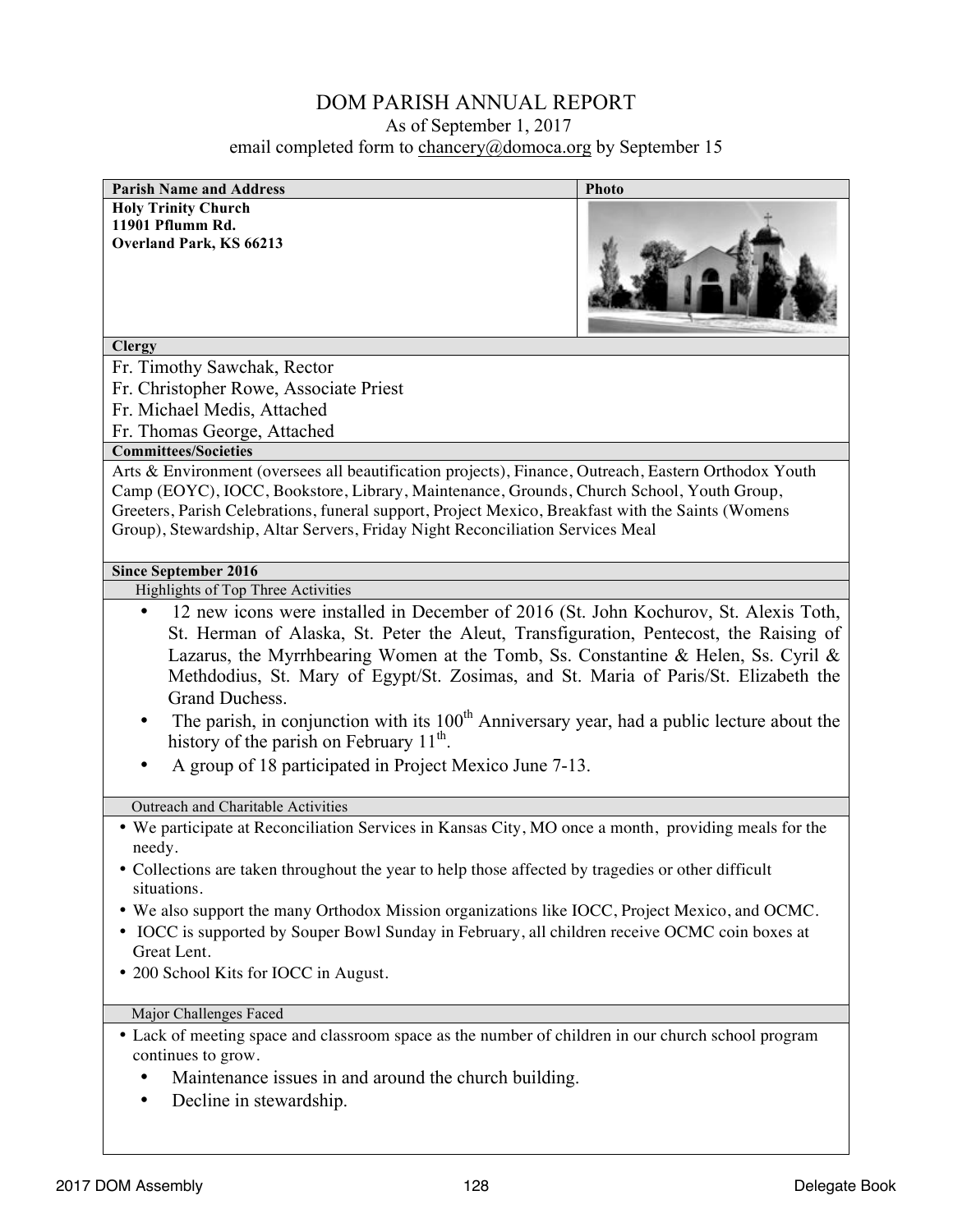**Upcoming Special Events/Anniversaries – September 2017 to August 2018**

- $\bullet$  100<sup>th</sup> Anniversary celebration, October 7-8
- Symphony of Witnesses (Choir concert), November 10
- Volunteers participating in the  $19<sup>th</sup>$  AAC, July 2018

|                                                             | As of<br>September 1,<br>2015                       | As of<br>September 1,<br>2016                       | As of<br>September 1,<br>2017                              |
|-------------------------------------------------------------|-----------------------------------------------------|-----------------------------------------------------|------------------------------------------------------------|
| <b>Supporting Membership Count</b>                          | 160                                                 | 165                                                 | 160                                                        |
|                                                             | September<br><b>2014 thru</b><br><b>August 2015</b> | September<br><b>2015 thru</b><br><b>August 2016</b> | <b>September</b><br><b>2016 thru</b><br><b>August 2017</b> |
| <b>Average Sunday Divine Liturgy</b><br><b>Attendance</b>   | 165                                                 | 165                                                 | 170                                                        |
| <b>Average Sunday Divine Liturgy</b><br><b>Communicants</b> | 125                                                 | 125                                                 | 125-135                                                    |
| <b>Average Saturday Vigil/Vespers</b><br><b>Attendance</b>  | 35                                                  | 35                                                  | 30                                                         |
| <b>Number of Catechumens</b>                                | 16                                                  | $\overline{2}$                                      | $\overline{7}$                                             |
|                                                             | September<br><b>2014 thru</b><br><b>August 2015</b> | September<br>2015 thru<br><b>August 2016</b>        | September<br><b>2016 thru</b><br><b>August 2017</b>        |
| <b>Baptisms</b>                                             | 5                                                   | 17                                                  | 5                                                          |
| <b>Funerals</b>                                             | 1                                                   | 1                                                   | $\overline{2}$                                             |
| <b>Marriages</b>                                            | $\overline{2}$                                      | 1                                                   | $\overline{2}$                                             |
| <b>Receptions into Orthodoxy</b>                            | 1                                                   | 6                                                   | $\overline{2}$                                             |
| <b>Church School/Number Enrolled</b>                        | 94                                                  | 92                                                  | 95-100                                                     |
| <b>Adult Education/Number</b><br>Participating              | 30                                                  | 32                                                  | 30                                                         |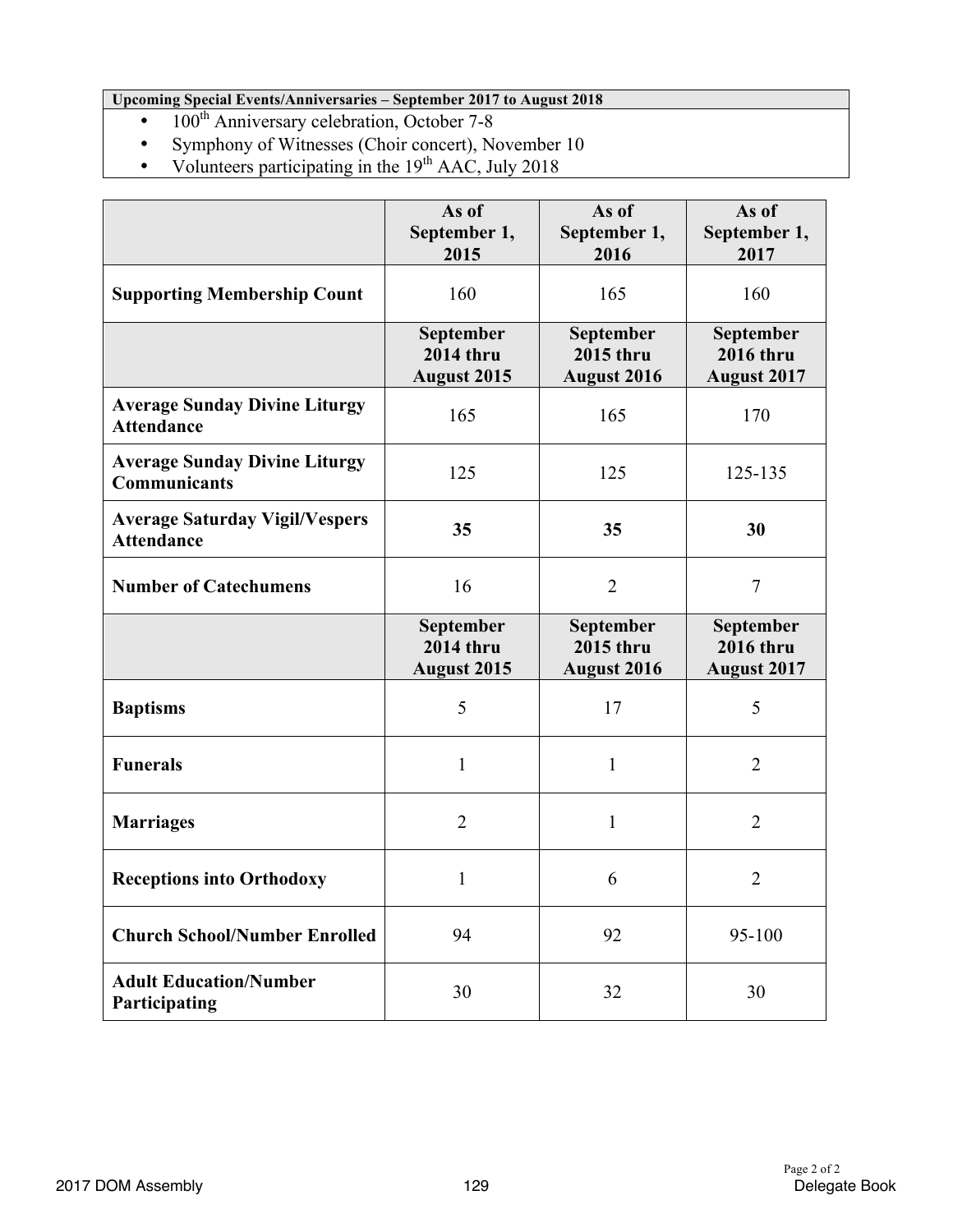| <b>Parish Name and Address</b>                                                                                                                                                                                                                                                            | Photo |  |
|-------------------------------------------------------------------------------------------------------------------------------------------------------------------------------------------------------------------------------------------------------------------------------------------|-------|--|
|                                                                                                                                                                                                                                                                                           |       |  |
| <b>St. Raphael Orthodox Mission</b><br>P.O. Box 115                                                                                                                                                                                                                                       |       |  |
| Quincy, IL 62301                                                                                                                                                                                                                                                                          |       |  |
|                                                                                                                                                                                                                                                                                           |       |  |
| <b>Clergy</b>                                                                                                                                                                                                                                                                             |       |  |
| • Pr. Basil Ferguson                                                                                                                                                                                                                                                                      |       |  |
| <b>Committees/Societies</b>                                                                                                                                                                                                                                                               |       |  |
| • Parish Council                                                                                                                                                                                                                                                                          |       |  |
| <b>Since September 2016</b>                                                                                                                                                                                                                                                               |       |  |
| Highlights of Top Three Activities                                                                                                                                                                                                                                                        |       |  |
| 1. Full Holy Week services held under Fr. John P.<br>2. Regular visits and services by Fr. John P.<br>3. New priest assigned to mission in July.                                                                                                                                          |       |  |
| <b>Outreach and Charitable Activities</b>                                                                                                                                                                                                                                                 |       |  |
| • Vespers served once a month in Jacksonville (60 miles away), with meal and fellowship<br>following.<br>• The Mission maintains a Charity Fund used to contribute where needed (local to international).<br>Most recently donations were made to IOCC for the hurricane relief in Texas. |       |  |
| Major Challenges Faced                                                                                                                                                                                                                                                                    |       |  |
| • Lack of our own space for worship, fellowship, education.<br>• Lack of available and suitable rental spaces.<br>• Reinitiating regular services, weekly and Feasts, adult and children's education.                                                                                     |       |  |
| <b>Upcoming Special Events/Anniversaries - September 2017 to August 2018</b>                                                                                                                                                                                                              |       |  |
| • Patronal Feast - February 27                                                                                                                                                                                                                                                            |       |  |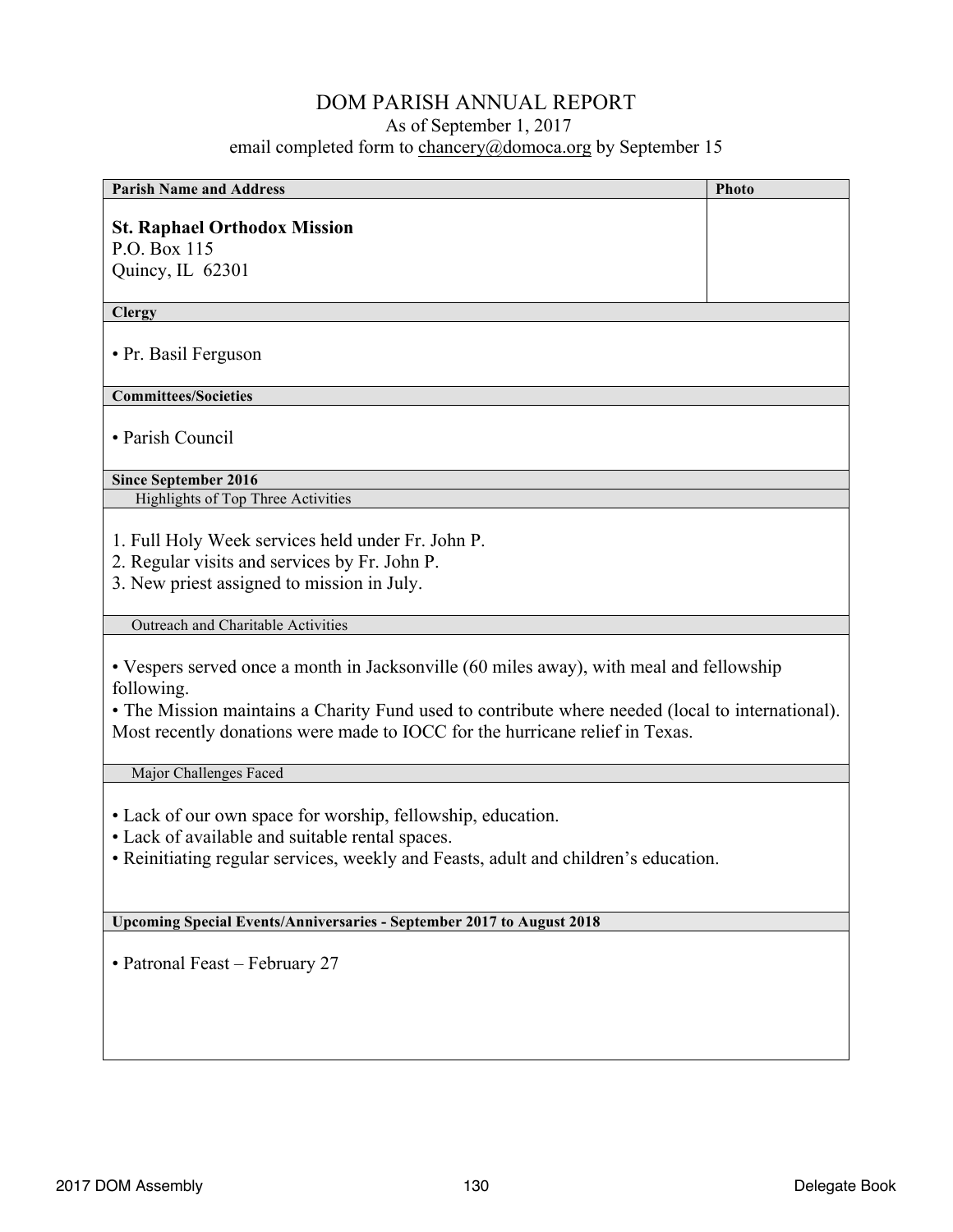|                                                             | As of<br>September 1,<br>2015                       | As of<br>September 1,<br>2016                       | As of<br>September 1,<br>2017                              |
|-------------------------------------------------------------|-----------------------------------------------------|-----------------------------------------------------|------------------------------------------------------------|
| <b>Supporting Membership Count</b>                          | 14                                                  | 14                                                  | 13 adults<br>(7 families)                                  |
|                                                             | September<br><b>2014 thru</b><br><b>August 2015</b> | September<br><b>2015 thru</b><br><b>August 2016</b> | <b>September</b><br><b>2016 thru</b><br><b>August 2017</b> |
| <b>Average Sunday Divine Liturgy</b><br><b>Attendance</b>   | 17                                                  | 18                                                  | Unsure                                                     |
| <b>Average Sunday Divine Liturgy</b><br><b>Communicants</b> | Most in<br>attendance                               | Most in<br>attendance                               | Unsure                                                     |
| <b>Average Saturday Vigil/Vespers</b><br><b>Attendance</b>  | 13                                                  | 16                                                  | <b>Unsure</b>                                              |
| <b>Number of Catechumens</b>                                | $\boldsymbol{0}$                                    | $\boldsymbol{0}$                                    | $\boldsymbol{0}$                                           |
|                                                             | September<br><b>2014 thru</b><br><b>August 2015</b> | September<br><b>2015 thru</b><br><b>August 2016</b> | September<br><b>2016 thru</b><br><b>August 2017</b>        |
| <b>Baptisms</b>                                             | $\overline{0}$                                      | $\boldsymbol{0}$                                    | $\boldsymbol{0}$                                           |
| <b>Funerals</b>                                             | 1                                                   | $\overline{0}$                                      | $\boldsymbol{0}$                                           |
| <b>Marriages</b>                                            | $\overline{0}$                                      | $\overline{0}$                                      | $\boldsymbol{0}$                                           |
| <b>Receptions into Orthodoxy</b>                            | $\boldsymbol{0}$                                    | $\boldsymbol{0}$                                    | $\boldsymbol{0}$                                           |
| <b>Church School/Number Enrolled</b>                        | $\overline{\mathcal{C}}$                            | 13                                                  | Unsure                                                     |
| <b>Adult Education/Number</b><br>Participating              | $\boldsymbol{0}$                                    | $\boldsymbol{0}$                                    | Unsure                                                     |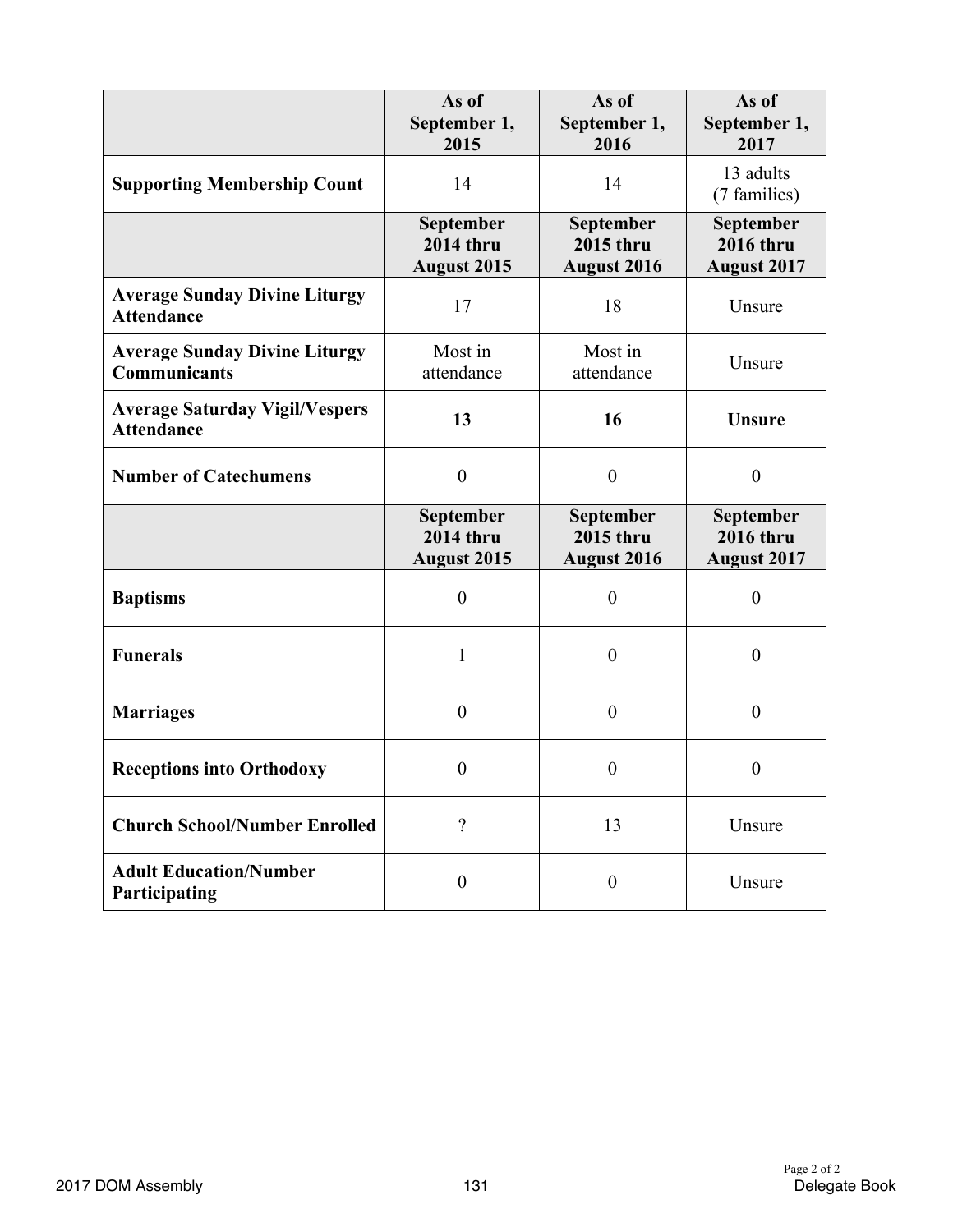| <b>Parish Name and Address</b>                                                                                                                                                                                                                                                                                                                                                                                                                                                                                                                                                                                                                                                                                                              | <b>Photo</b> |
|---------------------------------------------------------------------------------------------------------------------------------------------------------------------------------------------------------------------------------------------------------------------------------------------------------------------------------------------------------------------------------------------------------------------------------------------------------------------------------------------------------------------------------------------------------------------------------------------------------------------------------------------------------------------------------------------------------------------------------------------|--------------|
| <b>Annunciation of the Virgin Mary</b><br><b>Orthodox Christian Mission</b><br>14020 Private Drive 2083<br>Saint James, MO 65559                                                                                                                                                                                                                                                                                                                                                                                                                                                                                                                                                                                                            |              |
| <b>Clergy</b>                                                                                                                                                                                                                                                                                                                                                                                                                                                                                                                                                                                                                                                                                                                               |              |
| Fr. Joel Wilson                                                                                                                                                                                                                                                                                                                                                                                                                                                                                                                                                                                                                                                                                                                             |              |
| <b>Committees/Societies</b>                                                                                                                                                                                                                                                                                                                                                                                                                                                                                                                                                                                                                                                                                                                 |              |
| None                                                                                                                                                                                                                                                                                                                                                                                                                                                                                                                                                                                                                                                                                                                                        |              |
| <b>Since September 2016</b>                                                                                                                                                                                                                                                                                                                                                                                                                                                                                                                                                                                                                                                                                                                 |              |
| Highlights of Top Three Activities                                                                                                                                                                                                                                                                                                                                                                                                                                                                                                                                                                                                                                                                                                          |              |
| • Baptism and Chrismation of 3<br>• Beautification of Temple including: Newly completed benches, progress on bookstore and<br>proper iconostasis; new more permanent directional signage on neighboring highway<br>· Third hosted spiritual retreat with Fr. Alexii Altschul in Oct. 2016<br><b>Outreach and Charitable Activities</b>                                                                                                                                                                                                                                                                                                                                                                                                      |              |
|                                                                                                                                                                                                                                                                                                                                                                                                                                                                                                                                                                                                                                                                                                                                             |              |
| • Hosted a free 2-day retreat that was advertised across southern Missouri. Had about 10 people<br>attend the first day and 40-50 people the second day.<br>· Participated for the third time in the Celebration of Nations festival which resulted in<br>wonderful exposure to the community and good seed-planting conversations.<br>• Support of The Rucker Family, OCMC Missionaries<br>• Support of two local pregnancy resource centers, donations and volunteering<br>• Public evening education classes offered nearly every week. New format has proved very<br>effective.<br>• At least one Vespers and Liturgy offered during the weekdays nearly every week.<br>• Concelebration with other area parishes for select feast days |              |
| Major Challenges Faced                                                                                                                                                                                                                                                                                                                                                                                                                                                                                                                                                                                                                                                                                                                      |              |
| • Transience of community members has not been as much a problem as in the past, but driving<br>distance from church for people is a difficult thing to bridge.<br>• Language barrier hampers ministering ability to local Greek families, though not as much a<br>problem as in the past.<br>• Difficult to get into university for OCF. Requires 10 full time students to charter new<br>organization.                                                                                                                                                                                                                                                                                                                                    |              |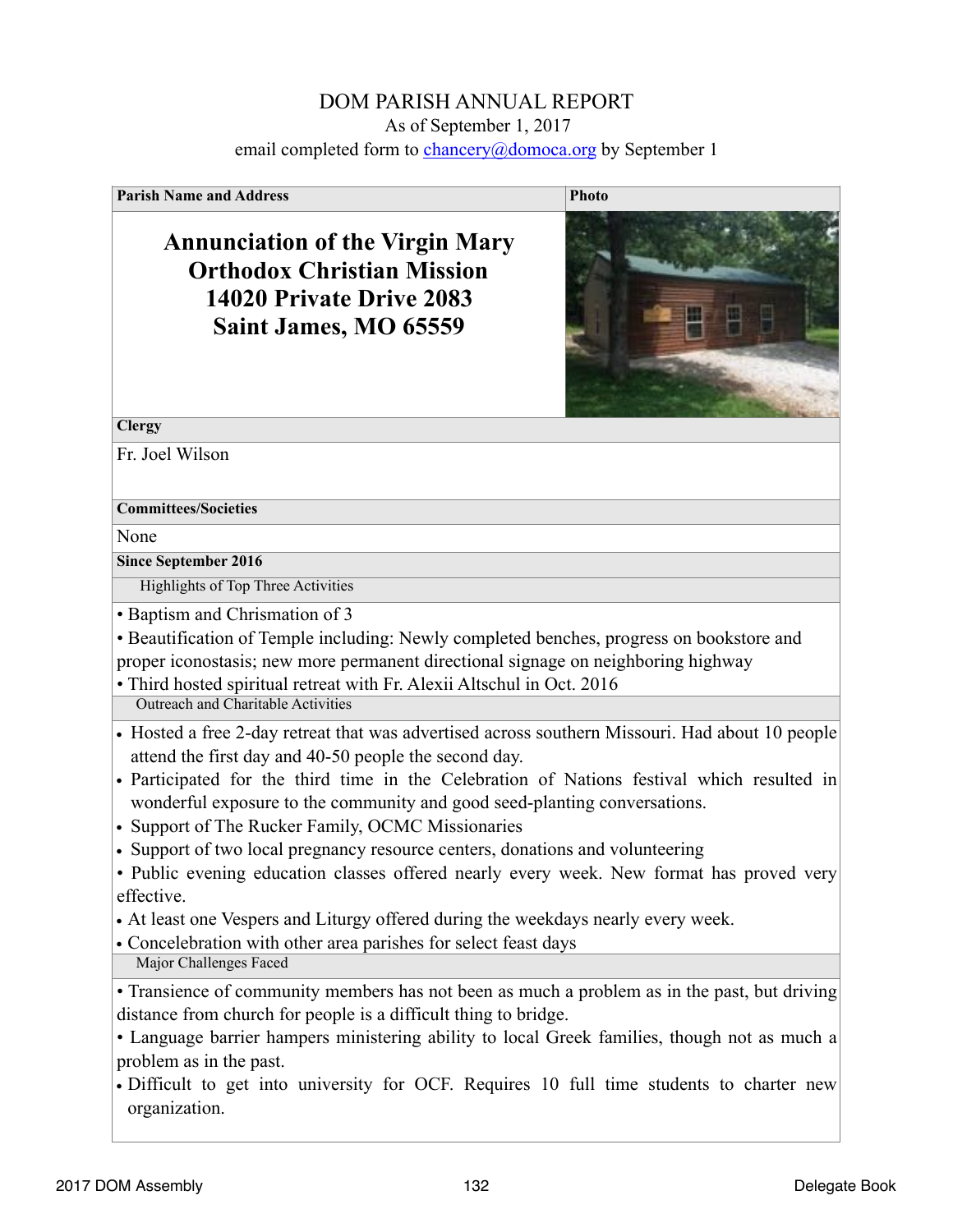#### **Upcoming Special Events/Anniversaries - September 2017 to August 2018**

Sep. 30 – Booth for Outreach & Education at Local Culture Festival (Celebration of Nations)

Oct. 21 & 22 – Second archpastoral visit

Nov.  $3 \& 4$  – Fourth annual hosted spiritual retreat with Fr. Stephen Freeman

Feb. 9 – Five year anniversary

Mar 25 – Parish feastday (Annunciation), third archpastoral visit

|                                                             | As of<br>September 1,<br>2015         | As of<br>September 1,<br>2016         | As of September<br>1,<br>2017                       |
|-------------------------------------------------------------|---------------------------------------|---------------------------------------|-----------------------------------------------------|
| <b>Supporting Membership Count</b>                          | 3                                     | 5                                     | 12                                                  |
|                                                             | September<br>2014 thru August<br>2015 | September<br>2015 thru August<br>2016 | September<br><b>2016 thru</b><br><b>August 2017</b> |
| <b>Average Sunday Divine Liturgy</b><br><b>Attendance</b>   | $10 - 15$                             | $15 - 20$                             | $25 - 35$                                           |
| <b>Average Sunday Divine Liturgy</b><br><b>Communicants</b> | 5                                     | $10 - 15$                             | $20 - 25$                                           |
| <b>Average Saturday Vigil/Vespers</b><br><b>Attendance</b>  | 6                                     | $\overline{7}$                        | $10 - 15$                                           |
| <b>Number of Catechumens</b>                                | 10                                    | 12                                    | 12                                                  |
|                                                             | September<br>2014 thru August<br>2015 | September<br>2015 thru August<br>2016 | September<br><b>2016 thru</b><br><b>August 2017</b> |
| <b>Baptisms</b>                                             | 3                                     | 14                                    | $\overline{2}$                                      |
| <b>Funerals</b>                                             | $\boldsymbol{0}$                      | $\boldsymbol{0}$                      | $\boldsymbol{0}$                                    |
| <b>Marriages</b>                                            | 1                                     | $\boldsymbol{0}$                      | $\boldsymbol{0}$                                    |
| <b>Receptions into Orthodoxy</b>                            | 8                                     | 10                                    | 15                                                  |
| <b>Church School/Number Enrolled</b>                        | 8                                     | 12                                    | $\boldsymbol{0}$                                    |
|                                                             |                                       |                                       |                                                     |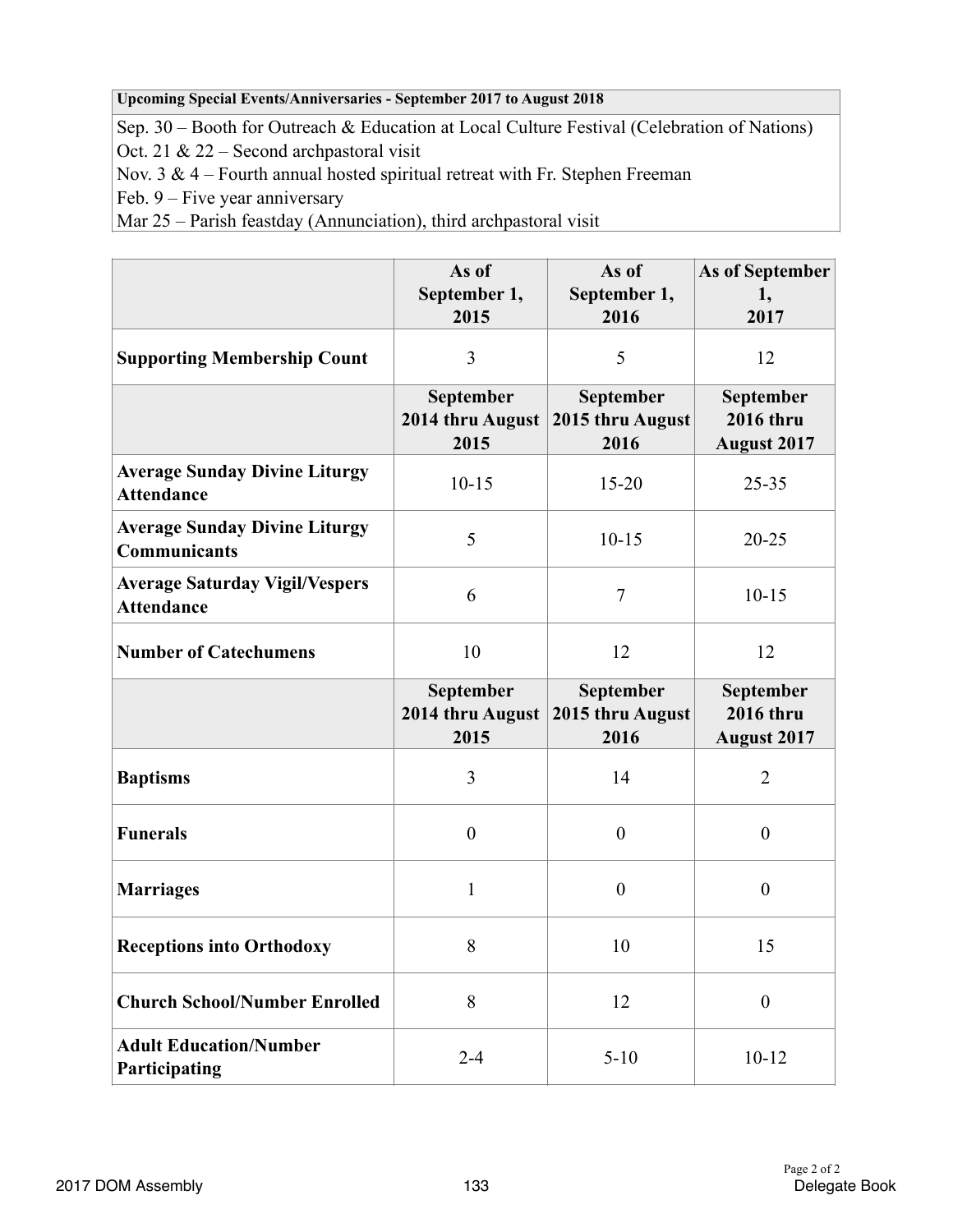#### **DOM PARISH ANNUAL REPORT**

for the 2017 Diocesan Assembly email completed form to chancery@domoca.org

Photo **Parish Name and Address** ST. Michael's the Authorize Cuttudex Chandle **Clergy** FR, Charstopher Phillips **Committees/Societies**  $N/H$ Since October 2012 **Highlights of Top Three Activities** DIVINE Litungy (Hospitality) **Outreach and Charitable Activities** Gocus - church hall (basement)<br>Searing supple 3x per menth, hosted by different<br>churches, Fcoo Phrtny oper 2x put month, cloth Major Challenges Faced Major Challenges Faced<br>CEtting trithful to come to secure besiden Sunday Divink Litungy Upcoming Special Events/Anniversaries - October 2013 to September 201 # NONE